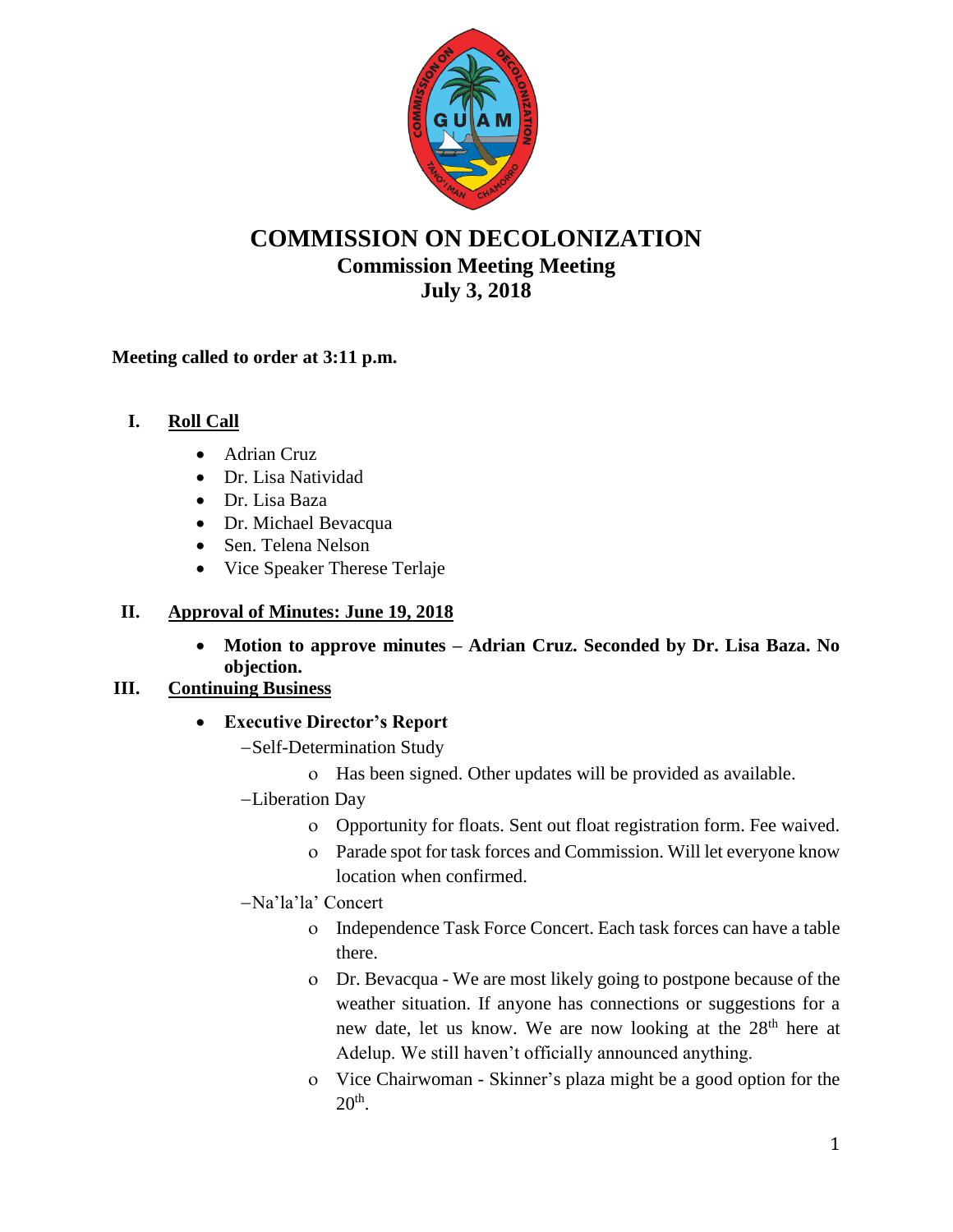

#### **Financial Report**

Financial report is attached.

 Working with task forces on itemized list of things they'd like to procure to send a request to BBMR to possibly getting our funds in reserve released.

### **Task Force Updates**

*Free Association Task Force – Adrian Cruz, Chairman*

 Waiting on podcast equipment. We have one scheduled for Thursday with independence. I'm leaving on UN sponsored trip to the Philippines on the  $18<sup>th</sup>$ . We will be meeting with their President. Otherwise, business as usual. It is an ambassadors' meeting.

*Independence Task Force – Dr. Michael Bevacqua, Chairman*

- Na'la'la' Concert
- General Assemblies
	- a. Last week we honored the legacy of Dick Taitano, and talked about political parties. We could change the political system to allow more representation and participation by the people.
- Haleta Hikes
	- a. We had a hike to Pagat

*Statehood Task Force –*

- *Not present today*
- *United Nations Fourth Committee*

Dr. Natividad – I suggested we have this as part of the agenda so we could continue to have the conversation. We were able to affect the resolution. They did put back in the Davis Case.

Executive Director – there are two youth who went last October who are currently out there. We are trying to reach out to the different ambassadors for meetings. It's been a little harder to schedule meetings. The C-24 members have been a little more distant than last year. It might be that the ambassadors are not there right now.

Dr. Natividad – Because we influenced the outcome of the draft resolution, it will move on in October. There was some critical language reinstated. The two young ones we worked with. Their recommendations mirror ours. We are all on the same page. The recommendations on the language was mirrored in all three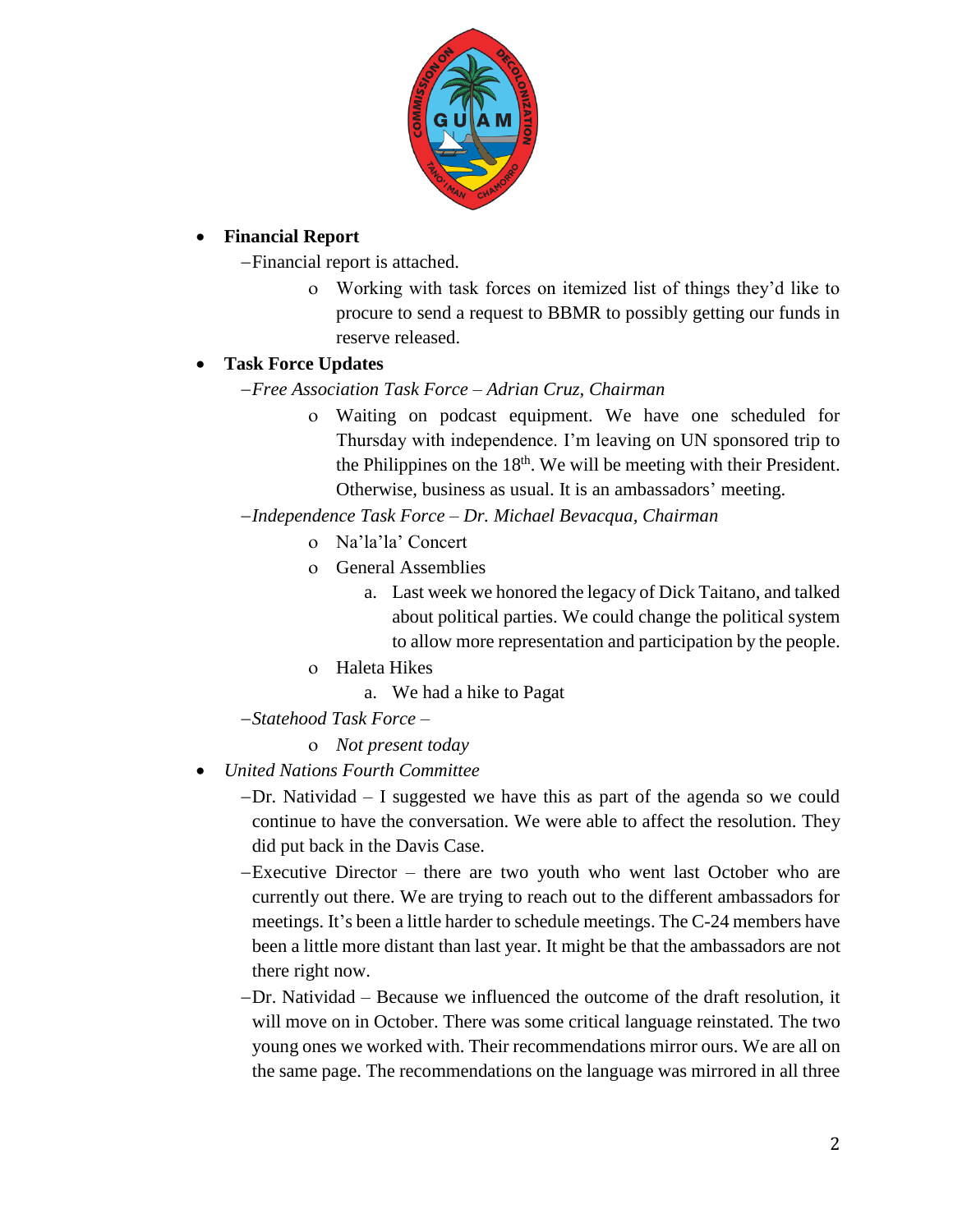

testimonies. The main message at this point is to protect the language on the last resolution. Do we have money to send people?

- Executive Director the reason that the task force money cannot be used for travel is because in the law it states that it will be used for public education campaigns, so it should stay on Guam. The DOI funding I don't believe can be changed. I will check if we can use it to be used for travel. In my understanding, you could not use it for outward travel because the mission is to educate Guam. There is still \$179,000 left of the DOI grant. I'm working to see if we can do an extension.
- Vice Chairwoman do we have an official copy of the resolution?
- Executive Director I've requested one, but I don't have an official copy.
- Vice Chairwoman last year we had a copy and asked people for their support on our changes made. What should our strategy be this time?
- Dr. Bevacqua we pushed for a visiting mission last time. It would be difficult because now there is a new chair. The previous chair was very interested, but I think it would take a lot of relationship building to get the new chair to send a mission here now.
- Dr. Natividad the committee has gone wayward with this new chair. This year's seminar was supposed to be focused on the Pacific, but it wasn't held in the Pacific and had no experts on the Pacific present.
- Dr. Bevacqua part of October would be trying to meet with the new chair and building a relationship. There may be a possibility for them to assist us. It's hard for them to think of the Pacific.
- Dr. Natividad if we go out as a group, we need to host a reception and invite C-24 members and our alliances. We have started to engage the new chair. When I went in April, I met with the main desk on decolonization. I told him we'd be protective of our resolution and want part in crafting it. When she asked for it, he gave it to us. Part of doing a decolonization conference next year. We've been asking for a visiting mission for almost a decade. The US would have to agree. To me, that is a big impediment. The way around that is to hold an academic conference and invite them for that purpose. If we invite them for academic purposes, they can get clearances. Here, Vicky can have an informal consultation where she will examine the state of the Chamorro people. We could bring in the key players and see from there. If nothing else, it will force engagement.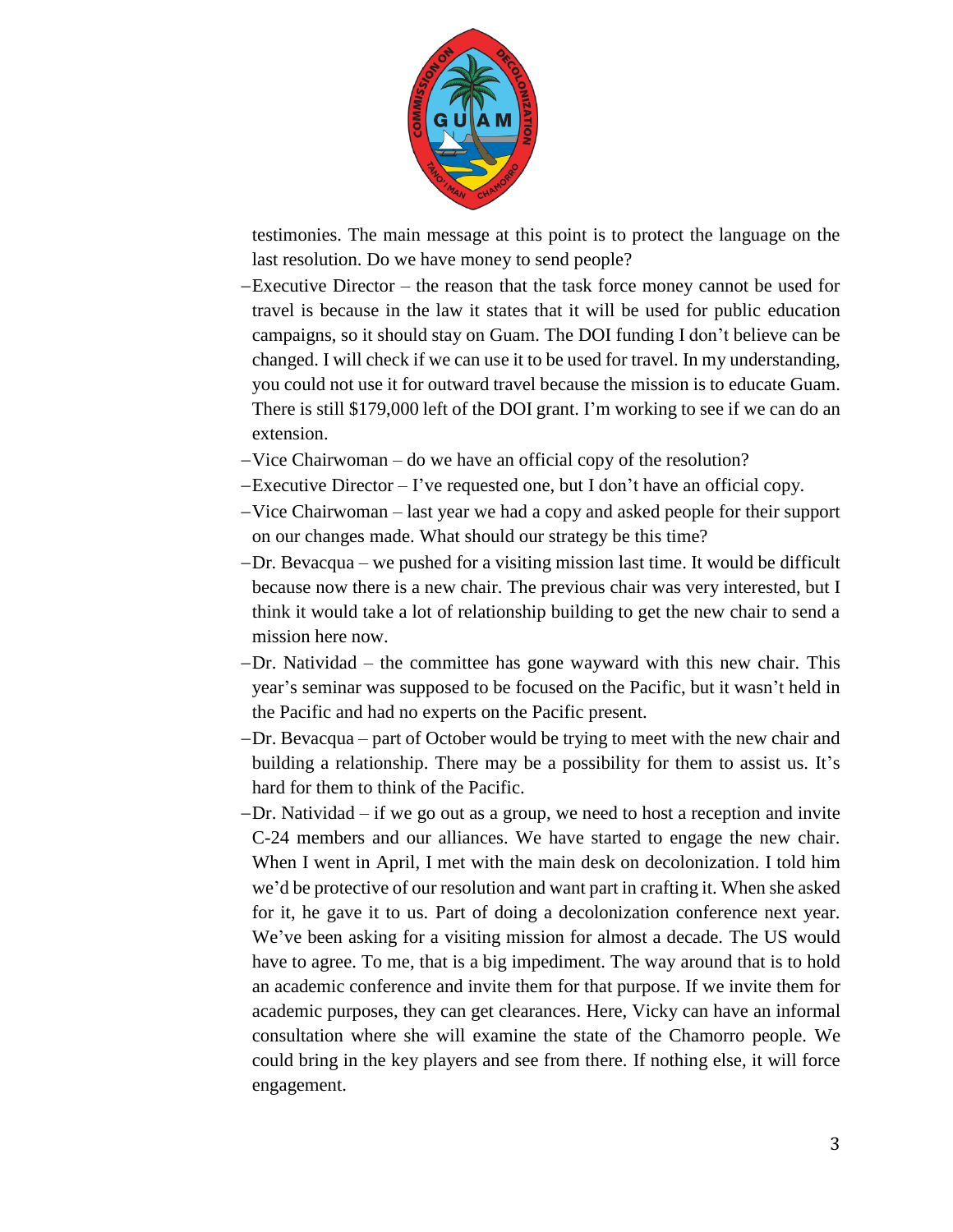

- Dr. Bevacqua That would be good, and it will be important to go back in October to keep the relationship alive.
- $-Vice Chairwoman we need to talk about strategy. Last C-24 meeting we had$ no strategy or discussion about trying to influence the resolution at the last minute.
- Dr. Natividad Special rapporteur on indigenous issues Vicky is a Filipina. She is not allowed to return to her country because she did a report on the indigenous people of her area.
- Vice Chairwoman weren't we trying to get information to bring and report on our next trip.
- Dr. Bevacqua we were hoping the governance study would be done
- $-Vice Chairwoman maybe we can get the pieces that are available at that time$ and present them. What kind of strategies would be good?
- $-Dr$ . Natividad  $-I$  think what we did in October is what we need to be doing. Relationship building and working on the resolution. There's always this critique – why go to the UN? What we did in October – that's the kind of victories that we are talking about. We need to protect the language in the resolution.
- Sen. Nelson what countries are we looking at having the biggest weight?
- $-Dr$ . Bevacqua the C-24 nations if we form relations with them, they may be willing to help. Our Pacific Neighbors - we also want to have allies in our region. If other nations in the Pacific, it could help us.
- Dr. Natividad in the end, is the power play is connected to dollars. I was able to visit with Fiji. In the region, we look at the big countries. A lot of countries rely heavily on funding and do not want to risk having it affected. If not for the chair last year, we wouldn't have had that kind of success in changing the resolution so late in the game. The governor's presence is key. That's why they respond to Amanda's requests for meetings. I suggest we host a reception out there. Even though Fiji won't take those risks, we need to connect. The PSIDs is critical. We very seldom turn to the Pacific for help, so I think it was symbolic that we turned to them for support.
- Vice Chairwoman Amanda, please check out the PSID states and provide us an update. Add Vanuatu, Solomon Islands, Fiji, East Timor. We'd also like to add the C-24 Members.